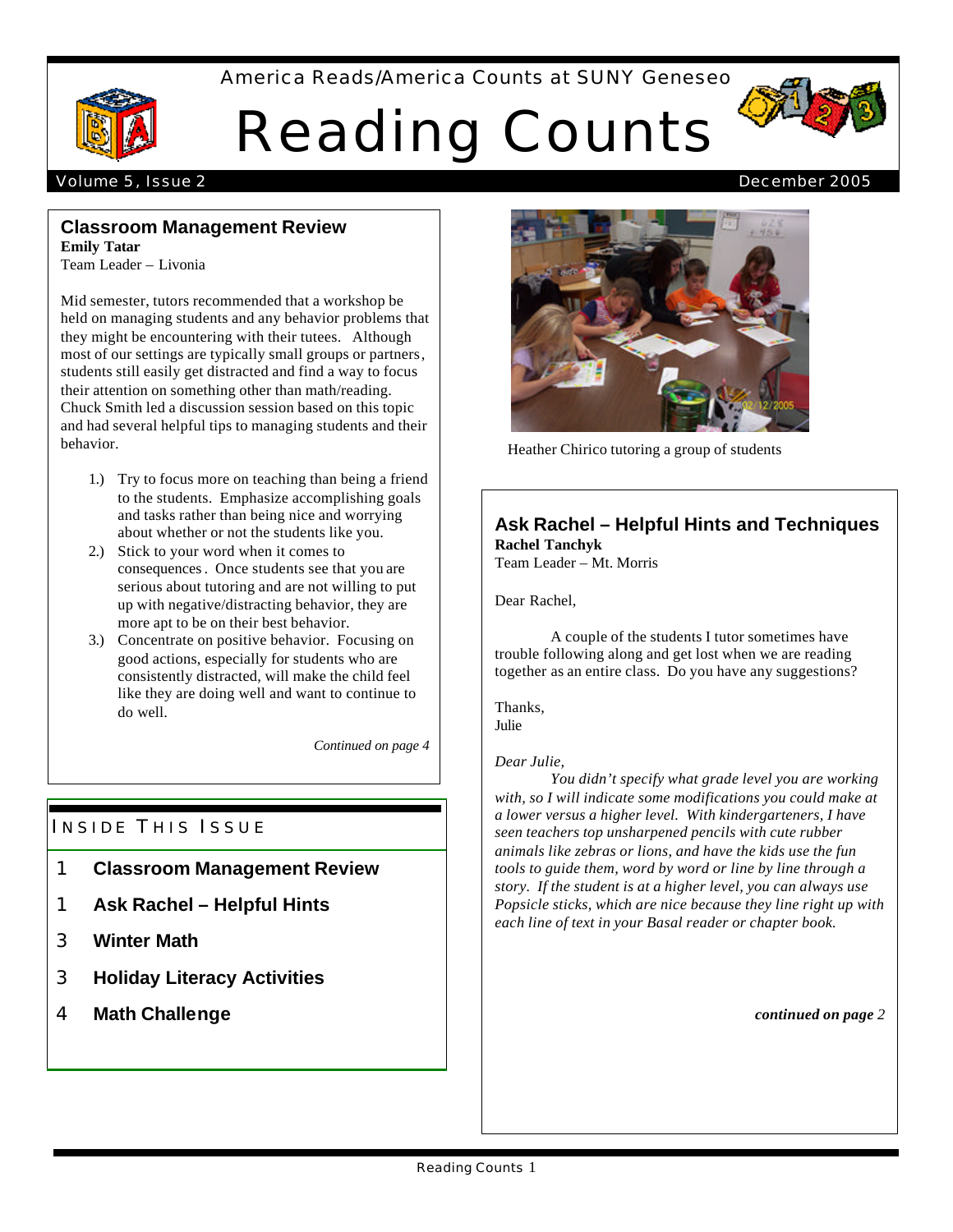## **Ask Rachel**, *continued from page 1*

Dear Rachel,

I tutor in a kindergarten classroom and students still have trouble with handwriting. Their letters tend to "float" above dotted lines, and slant way below the solid line. How can I help students stay inside the lines?

Thank you,

Erika

*Dear Erika,*

*I work in a kindergarten class as well, so I have seen many cases of slanting and floating letters. In reference to the large lined paper kindergarteners learn to write on, I like to draw clouds above the dotted lines, and grass below the dotted lines. I tell students that letters aren't meant to "fly in the sky" with the birds and the clouds, but they are meant to stay grounded. The picture has proven to be very effective with discouraging "floating" letters. To discourage slanting letters, one can put two rulers, one below and one above each solid line, so slanting past those boundaries is impossible.* 

#### Dear Rachel,

I am in charge of a guided reading group. Most of the time, they are assigned to read from their leveled readers, which the students aren't too thrilled by. Usually the kids just read, taking turns, paragraph by paragraph, which gets very boring. Is there anyway I could make the reading more interesting?

Thanks a lot,

Alyssa

#### *Dear Alyssa,*

*One thing you can do during reading can be is to adopt a "catchphrase." One catchphrase I've seen used is "popcorn." One child reads for awhile and when they want to hand the role of reading to another person, they yell "popcorn," and then the student's name. Another thing you can do is to have students stop reading anywhere they want to, for example, in the middle of a paragraph, or even in the middle of a sentence. That way, your students really have to make sure they are following along in the reading. The next student will then pick up where that student left off.*

#### Dear Rachel,

I want to do something nice for my students before the holidays, and to let them know that I enjoyed working with them this semester. Any suggestions for something I can do?

Thank you,

Caroline

*Dear Caroline,*

*It is always nice to write a student a nice card. Make sure you personally address it to the student, it makes them feel special and valued when you are writing directly to them. Do not mention anything pertaining to a student's cultural and/or religious practices like "Merry Christmas." Many schools are now outlawing such curriculum in schools during the holiday season, if you can believe it! If you want to say something about the holidays in your card, make it something generic like "Happy Holidays."*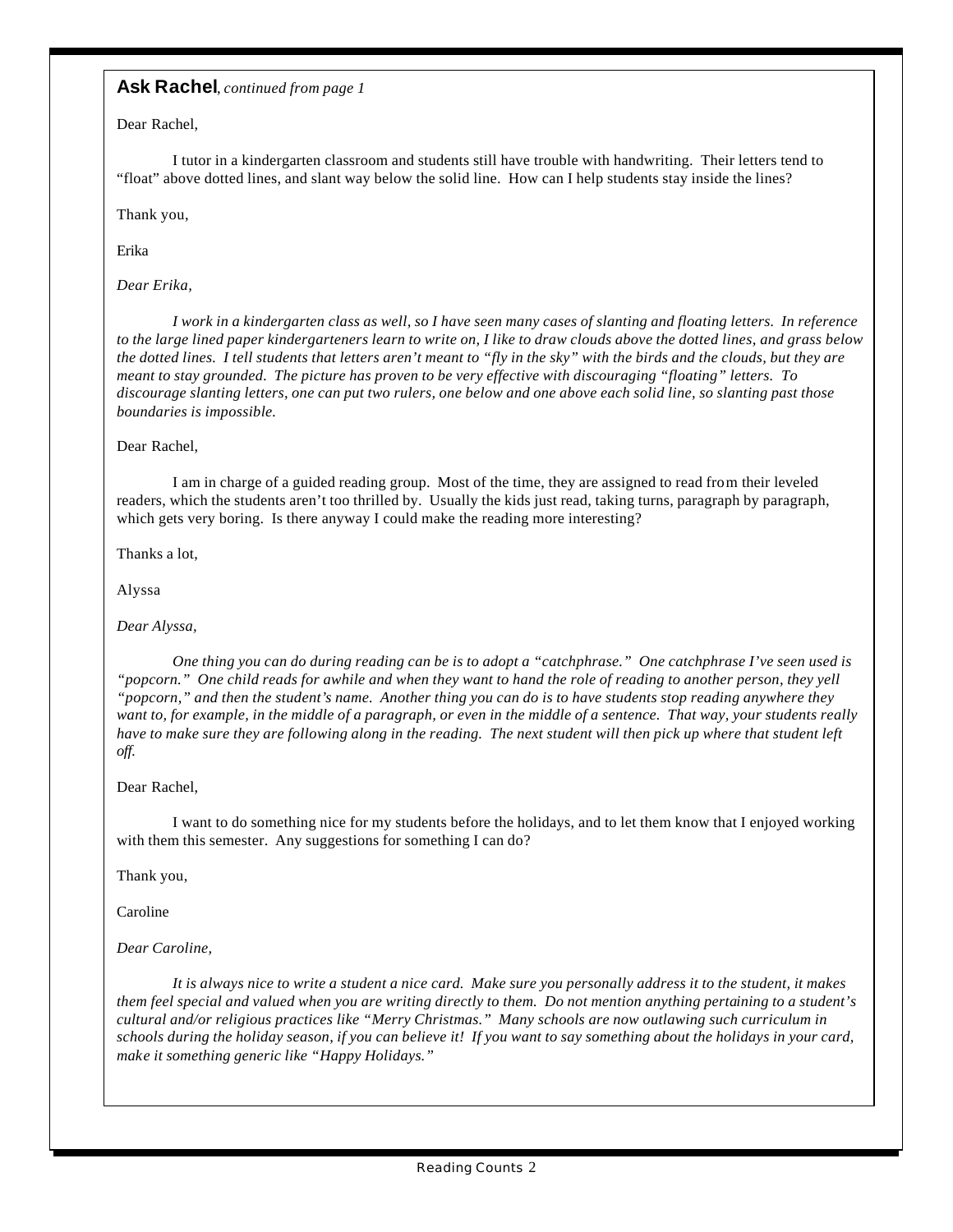# **Ideas and Activities**

# **Winter Math!**

**Heather Chirico** Team Leader - Geneseo



~ Everyone loves snowmen! ~

Here's a fun activity to do with your students when its cold outside that will help them identify shapes.

### **Materials (per child):**

2 Paper plates 1 yellow triangle (small) 5 black circles (small) 3 pipe cleaners Cotton Balls **Scissors Glue** Stapler

#### **Directions:**

- Give each child 2 paper plates and tell them to cut one large circle out of one of the plates.
- Staple the small circle to the top of the larger circle (to make a snowman's body and head)
- Have the children decorate their snowman - the triangle is the nose, two circles for the eyes, three circles for the buttons, one pipe cleaner for the mouth and two pipe cleaners for the arms.
- Finally they can decorate the whole snowman with cotton balls.
- On the back of the snowman, have them write all the shapes they see!



#### **Winter Holiday Literacy Activities Brandi Daniels**

Team Leader - Dansville

Winter presents opportunities for numerous literacy activities! There are many activities to do even if your school does not celebrate the holidays in the classroom. Remember that if you decide to do holiday related activities you should represent all of the winter holidays so you do not exclude any of your students. For a webquest about winter holidays celebrated around the world visit

http://www.sites4teachers.com/links/redirect.php?url= http://teachers.teachnology.com/themes/holidays/hanuk/

Observed from December 26 to January 1, Kwanzaa celebrates African traditions and values. The holiday focuses on the principles of unity, self-determination, collective work and responsibility, cooperative economics, purpose, creativity, and faith. You can explain Kwanzaa to your students and have them complete a related writing activity.

] **Kwanzaa Writing Activity**:

Kwanzaa is a time when fa milies of African descent celebrate their heritage with special traditions and ceremonies. Have students write descriptions of special traditions or ceremonies they celebrate with their families.

- $\ddot{\mathbf{\otimes}}$  **Bookmarks:** Books are often given as gifts at Kwanzaa. You can print some bookmarks to color and give as gifts for your students at http://www.billybear4kids.com/holid ays/kwanzaa/bookmarks/set1.html
- ] **Kwanzaa Placemats:** Have each child create an mkeka (em-kay-kah), a special place mat used during Kwanzaa ceremonies. An mkeka can be made from straw, ribbon, cloth, or paper, and it has three colors: black, red, and green. The stripes represent tradition, history, and the future. http://www.cstone.net/~bryback/holidayfun/matt.html

*Continued on page 4*